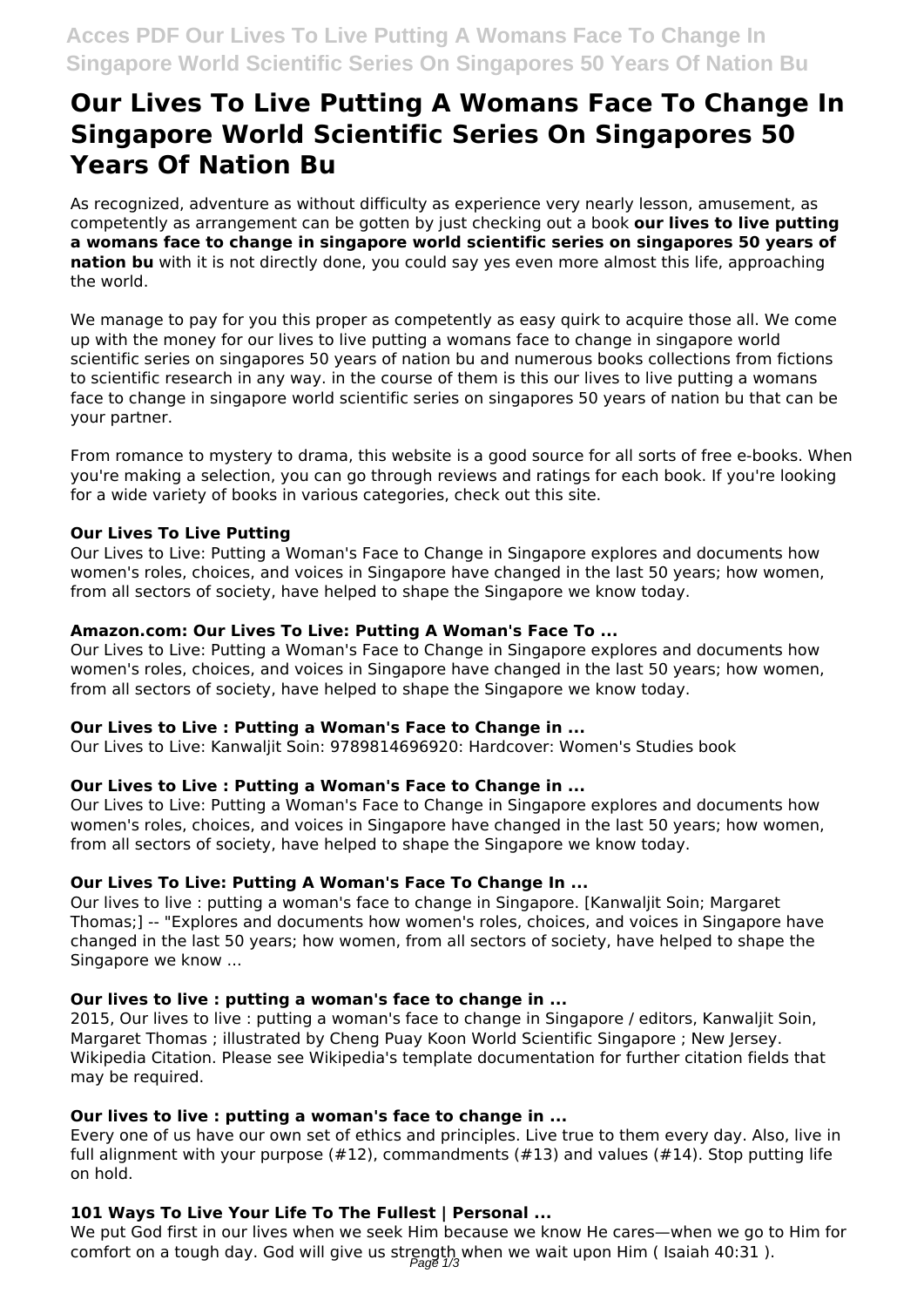## **5 Ways to Put God First in Your Life - Crosswalk.com**

When to Use Lives. Lives as a noun: Lives (pronounced lie-vz) is the correct plural form of the noun life, which is defined as a living being, especially a person.. This study examines the lives of the rich and famous. The natural disaster claimed the lives of 300 people. That change affected the daily lives of the city's rich professionals, but also of their pinched support staffs.

#### **Lifes or Lives: What's the Difference? - Writing Explained**

What transpired in the next year of caring for them almost cost me my marriage, pets, and my health. Life was so unbearable due to caring 24/7 for a person who was constantly trying to fight us, and demeaning us. Luckily I was able to convince my Husband to get out with me. Now, 6 months later, we are rebuilding our lives.

#### **Live your life your way, or live your life for your ...**

In the times and seasons of life when we actually seek first God's kingdom and His will for our lives, things often seem to fall into place and make sense. Tell about a time or a season in your life when you really devoted your heart and life to seeking God's will.

## **What Does It Mean to Put God First In Your Life ...**

Technology has created amazing tools and resources, putting useful information at our fingertips. Modern technology has paved the way for multi-functional devices like the smartwatch and the smartphone. ... and applications will continue to revolutionize the way we live our lives. However, the latest Internet technology isn't always ...

## **Technology in Our Life Today and How It Has Changed ...**

By letting Christ be the center of our lives, we will accept the world as a place that we can live in without fear but with confidence and joy (#6 World). 1 John 4:4 says, "…dear children, are from God and have overcome them, because the one who is in you is greater than the one who is in the world."

#### **Putting Christ at the Center of our Lives**

I am happy to join you for the book launch of "Our Lives to Live: Putting a Woman's Face to Change in Singapore". The book shares the diverse stories and views of Singaporean women from all walks of life, and celebrates Singaporean women's progress and achievements.

#### **Speech by Minister Grace Fu, at the book launch of 'Our ...**

News Sports Entertainment Life Money Tech Travel ... that there's a consensus that they don't want to "lose our whole country" over the current public health crisis and face an economic collapse ...

#### **COVID-19: Texas official suggests elderly willing to die ...**

Live (/ l aɪ v /, often typeset as LĪVE or +LĪVE+) is an American rock band formed in York, Pennsylvania in 1984, consisting of Ed Kowalczyk (lead vocals, rhythm guitar), Chad Taylor (lead guitar, backing vocals), Patrick Dahlheimer (bass), and Chad Gracey (drums).. Live achieved worldwide success with their 1994 album Throwing Copper, which sold eight million copies in the U.S. The band ...

#### **Live (band) - Wikipedia**

Tear Down the Monuments, Bring Our Cities to Life In Richmond, the sites of former monuments to the Confederacy have become lively spaces for activism and memorializing those lost to police violence.

# **Tear Down the Monuments, Bring Our Cities to Life | The Nation**

Visitors heading to Welsh beauty spots are "putting lives at risk" with dangerous parking, officials have warned. Over the weekend more than 500 cars parked on mountain roads in Snowdonia, with ...

#### **Snowdon: Dangerous parking at beauty spots put 'lives at ...**

The decaying U.S.-China relationship will change each of our lives . ... will lead to major changes in the way all of us live our lives. ... about simply not putting all your eggs in one basket. ...